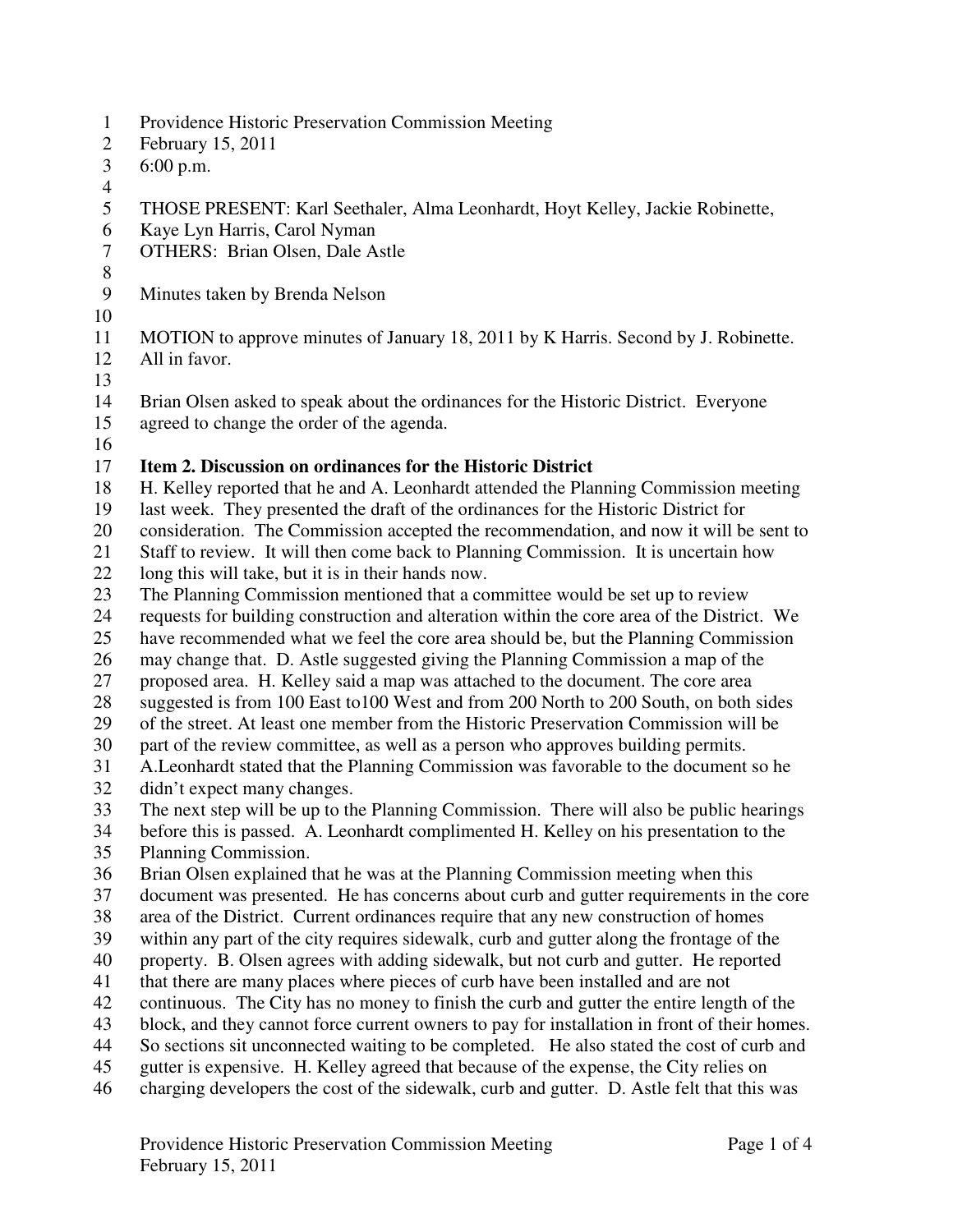- 1 something Planning Commission should look at. J. Robinette asked if a Special
- 2 Improvement District could be created to pay for these improvements. D. Astle felt like
- 3 this was not a priority, and right now there is only a small budget to replace and add curb
- 4 and gutter. He stated current ordinances require it to be put in. K. Seethaler asked if we
- 5 should pursue this. A. Leonhardt felt it is in the hands of the Planning Commission.
- 6

## 7 **Item 1. Discussion on possibility of a museum**

- 8 J. Robinette reported that she spoke to David Bell at USU Landscape Architecture Dept.
- 9 He will assign a student to help draw up our plans for the museum site. She needs the
- 10 dimensions of each of the buildings including the ones A. Leonhardt wants to bring in –
- 11 the freight office and the old post office. A. Leonhardt will email J. Robinette the
- 12 dimensions. J. Robinette will speak to Keith Watkins about what printing equipment he
- 13 has for display and how much room is needed.
- 14 She stated that the old Tithing Office building is vacant again.
- 15 C. Nyman asked if we plan to start with the Tithing Office building and add on. J.
- 16 Robinette felt we needed an additional building for the printing items. We need to plan
- 17 out the site to see if everything fits. As soon as she has the name of the individual from
- 18 USU, she will plan a meeting. K. Seethaler noted that we will not have this proposal
- 19 ready in time for the RAPZ tax application this year.
- 20

## 21 **Item 3. Discussion on possibility of archive of family histories.**

- 22 C. Nyman asked if anyone had looked at the website she had suggested last month to help 23 archive family histories. Those who had visited the website felt it was a good thing. It
- 24 could be used as a link from the current website. B. Nelson asked if anyone had looked at
- 25 what Sherri Ward had been doing with the Historic Preservation website. C. Nyman has
- 26 the information on how to purchase the program and how to link to it. D. Astle asked
- 27 how much room is available on the Historic Preservation website. He felt that this is a
- 28 way to make a lot of family histories available to people without using all the space on
- 29 the website. B. Nelson suggested talking to Sherri Ward, City employee who keeps up
- 30 the website, or Casey Bell of Westhost, who set up the website. C. Nyman will speak
- 31 with Sherri Ward.
- 32 B. Nelson mentioned that she learned that a person had brought in a book called
- 33 *Missionary Memoirs,* which is an autobiography of her grandfather who grew up in
- 34 Providence. She had many copies and wanted to give one to the City. The author is Fred
- 35 Yost, a great-uncle of B. Nelsons. She stated that she is familiar with this book and there
- 36 are many interesting references in the book to early life in Providence, as her great
- 37 grandparents came here in 1896. It would be nice to have a library in the museum for
- 38 this type of book. The website could have anecdotes from a family history book, but not 39 the entire book.
- 
- 40 D. Astle suggested that C. Nyman check to make sure the program she is looking at does 41 not have any annual fees to maintain it. Before the next meeting C. Nyman will meet
- 42 with Sherri Ward and get more information.
- 43
- 44
- 45
- 46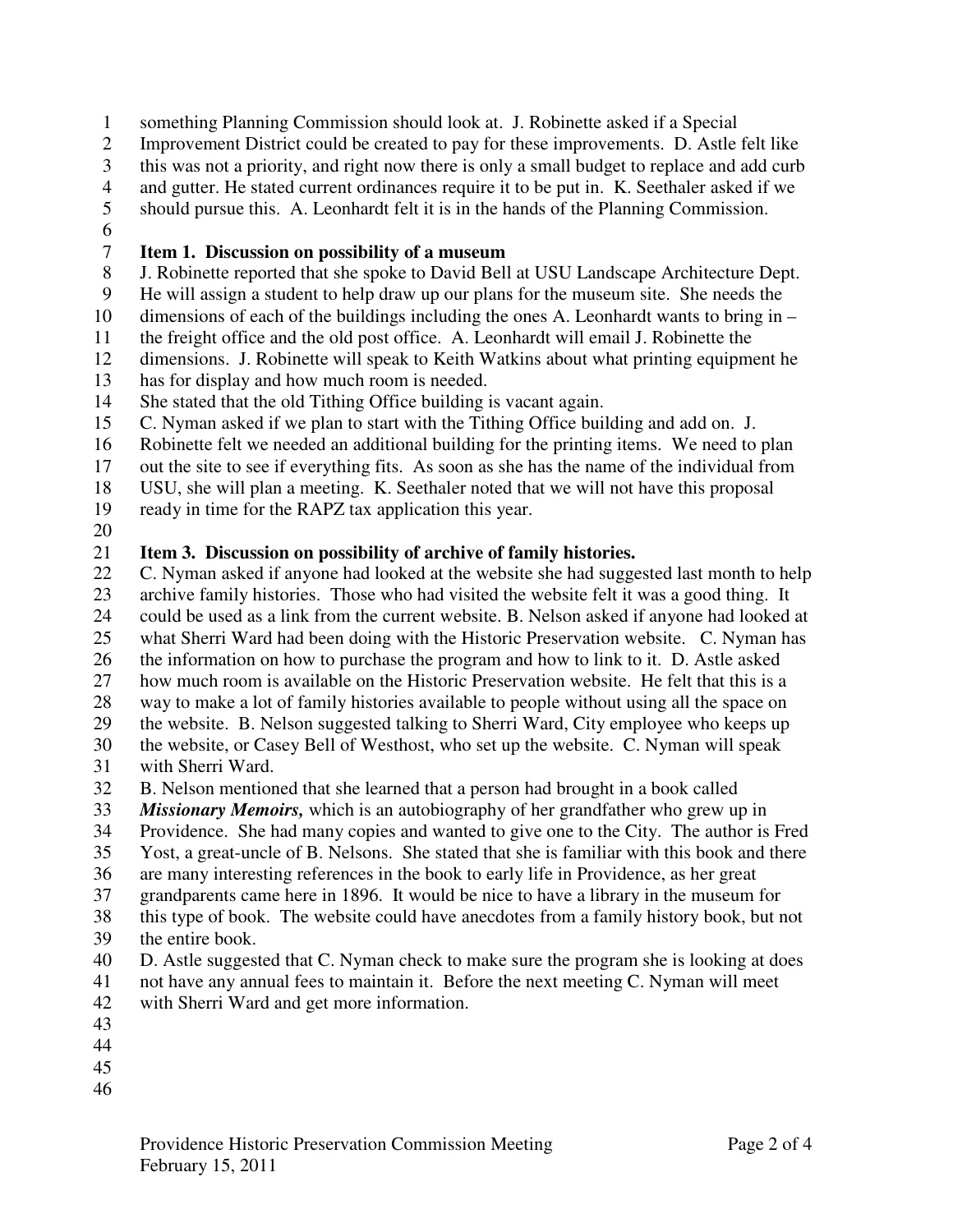1 **Item 4. Discussion on creating educational materials and archiving** 

2 J. Hicken was not at the meeting. Last month he presented several items that Murray

- 3 City had done to promote their Historical District. They had created a dvd on how the
- 4 city had transformed from a rural community to a large city. They have booklets which
- 5 highlight every historic home and give information about it. They put on a workshop for
- 6 historic home owners. J.Hicken had asked if this group would like to do something like
- 7 that. Last month we discussed creating a dvd on the limestone quarry that was such an
- 8 integral part of this community's history.
- 9 C. Nyman went with J. Hicken to talk to Larry Jardine of LeGrand Johnsons, the
- 10 company which quarried out the limestone. She reported that Johnsons has an outline
- 11 showing what happened with their company from its beginning to now. She felt that we
- 12 could put together a very interesting dvd. D. Astle suggested that perhaps Johnsons
- 13 would be willing to fund such a venture. K. Harris wondered if such a dvd would be
- 14 interesting. C. Nyman said there are many, many stories of things that happened there
- 15 that would make it very interesting. A. Leonhardt wondered if we would have a
- 16 committee work on this, or do it as one group. We wondered if anyone was still alive
- 17 that worked on the quarry. K. Harris said her father, Ivan Christensen, worked there. C.
- 18 Nyman suggested Dennis Jensen. J. Robinette suggested we check with Johnsons and
- 19 see if they have a videographer. C. Nyman suggested *Frasierconsulting.com* as a source
- 20 that makes dvds. D. Astle suggested Laura Wolford as a resource. John Lisonbee also
- 21 has a studio set up in his home locally. Once we know what we need, we can solicit
- 22 people to help. K. Seethaler suggested that the State Division of History may have
- 23 suggestions to help with professionalism. B. Nelson explained that this may fall under<br>24 the educational materials that are funded by CLG grants. We need pictures of the quarry
- 24 the educational materials that are funded by CLG grants. We need pictures of the quarry.
- 25 C. Nyman said Johnson's already has a video made of the quarry that they will let us use. 26 The next step is to have J. Hicken get in touch with Johnsons to see if they will help fund
- 27 the project, then get people to help. C. Nyman will bring the outline that Johnsons has 28 created.
- 

29 K. Seethaler reported that he received information on a workshop available to members

- 30 of the Commission on stone masonry in historic buildings. Will email it to everyone.
- 31

## 32 **Item 5. Discussion on compiling articles written by Ken Braegger**

33 C. Nyman went to visit Ken Braegger, and he gave her a cd with many of his articles on

- 34 it. He has written over 400. She will talk to Sherri Ward about getting some of these on
- 35 the website. K. Harris said we could rotate them once a month so a new one is always

36 present. She wondered why the home page of the website does not have rotating

37 pictures. She felt that if people look at the website and there is never anything new, they

- 38 will quit looking at it. K. Braegger has lots of pictures that we could use.
- 39 K. Seethaler asked about having a town historian. He is a member of the Cache Valley
- 40 Historical Society. They have asked who they can contact about upcoming events.
- 41 Currently, they call K. Seethaler. K. Harris wondered if this falls under the City Council.
- 42 D. Astle felt it could be under the Historic Preservation Commission- a person chosen to
- 43 work with the Commission and keep track of what is going on. K. Seethaler said some
- 44 states have a very sophisticated job with specific guidelines to follow. He took
- 45 information from the New York website and revised it for Providence. He gave this list to
- 46 C. Nyman. K. Seethaler felt that we are accumulating a lot of items that need to be